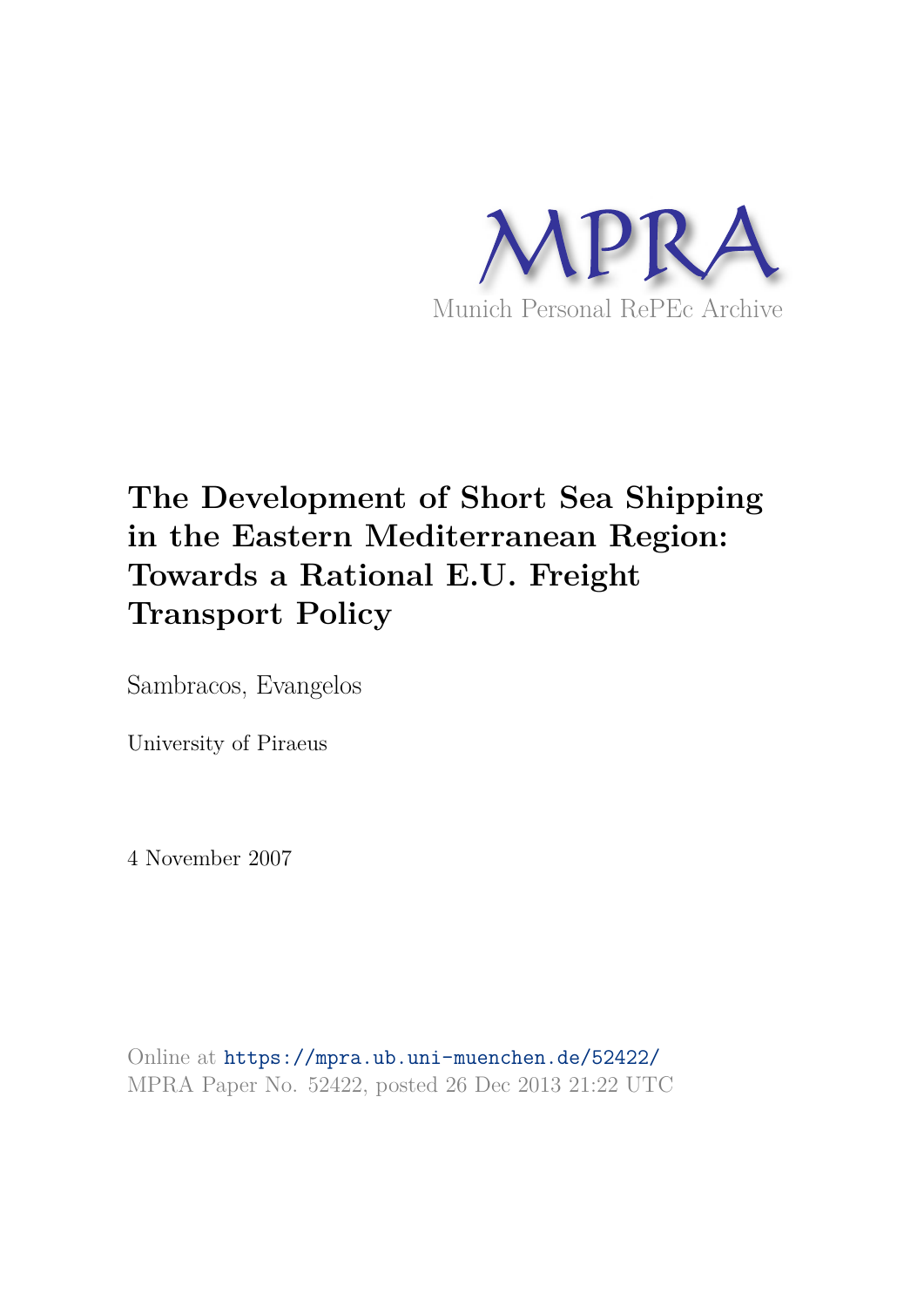## THE DEVELOPMENT OF SHORT SEA SHIPPING IN THE EASTERN MEDITERRANEAN REGION: TOWARDS A RATIONAL E.U. FREIGHT TRANSPORT POLICY

Professor E. Sambracos Department of Economics University of Piraeus E-mail : [sambra@unipi.gr](mailto:sambra@unipi.gr) 

#### **Abstract**

The rise in worldwide goods transport is an important factor in the increase of national GDP's, but at the same time it poses serious threats in terms of the quality of life, mainly regarding the population in developed countries, who are however the main beneficiaries of the resulting economic growth. The E.U. has long now taken steps towards the protection of the environment and more generally in the direction of ameliorating the negative side effects stemming from the transport system. Policies to further promote short sea shipping may be viewed as an important element on the road to the development of East Mediterranean nations and the outlook for the coming decades, is that Short Sea Shipping may become the prevailing mode for freight transport in the region. An aid to this trend is the observed rapid development of Southeastern European nations and the subsequent appearance of new economic hubs.

#### **1. The development of Short Sea Shipping in Europe**

It is expected that the development and establishment of a single market, the liberalization of markets and the removal of all obstacles in trade will boost intra E.U. trade. Different perceptions of demand and the notion of just in time in production and therefore in transportation, point out the importance of time and also quality of service. In this context efficient and effective transport connections are of vital importance.

Within the frame of free and unbiased choice of transport means the promotion of Short Sea Shipping is based on the supply of a sustainable and efficient alternative solution for the products carried and the transport units that can be transported by all means of transport. Sea transport has many advantages to offer to the E.U. transport system since it contributes to the relief from pressured and congested road networks, the cohesion of the market as well the revitalization of regional ports and areas.

The continuous increase of Short Sea Shipping in Europe and the special focus of the European transport policy on seaborne trade is mainly attributed to the advantages that Short Sea Shipping shows. Within the context of sustainable mobility and development, there are three main reasons for promoting Short Sea Shipping (S.S.S.), and these include as reported by E.U.: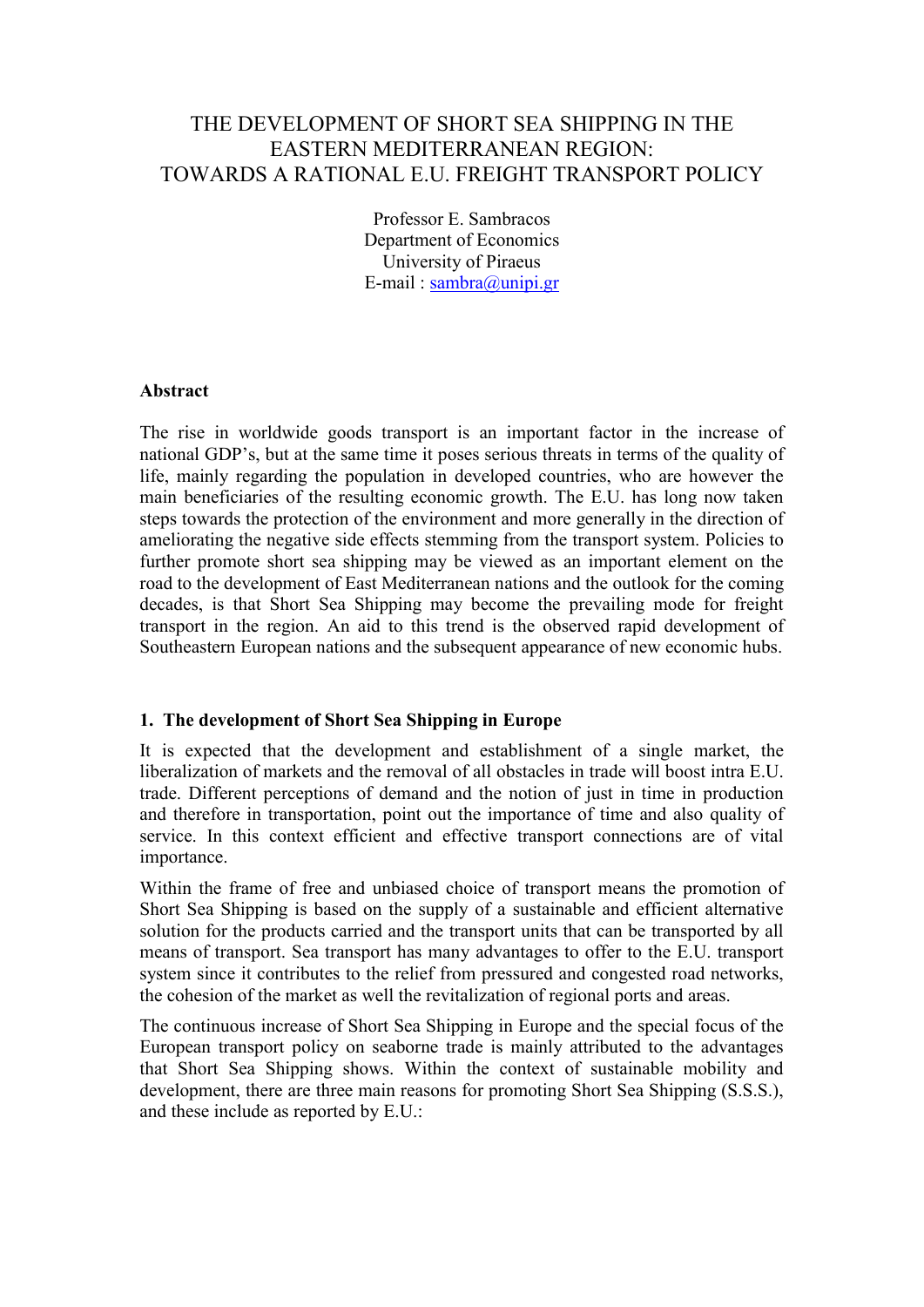- The promotion of the general sustainability of transport. S.S.S. is emphasized as an environmentally friendly and safe alternative, in particular, to congested road transport.
- The strengthening of the cohesion and the facilitation of connections between different States and between regions in Europe and the revitalization of peripheral regions.
- The increase of the efficiency of transport in order to meet current and future demands arising from economic growth. For this purpose, S.S.S. should be developed into an integral part of the logistic transport chain and also a doorto-door service.

The above justify the increasing effort of the European Union to increase the use of Short Sea Shipping as an alternative transport means within the E.U. and against the externalities the transport system shows (congestion, pollution, accidents etc) that burdens sustainable development.

According to the prevailing notion and as recommended by the European Union. Short Sea Shipping refers to the movement of cargo and passengers by sea between ports situated in the European area or between European ports and ports in third countries, that have a coastline and their sea is adjusted to the E.U. Short Sea Shipping includes the domestic and international maritime transport not including the ocean crossing that includes the feeder services (the fill and emptiness of the goods (mainly containers), the redirection from or towards an open sea service to one of these ports -hubs) along the coast to and from the islands, rivers and lakes. It is therefore referring also to the sea transport between the member states and Norway, Island and other members of the Baltic Sea as well as the N.E. Europe including the Black Sea and the Mediterranean Sea.

| Table 1                                           |         |         |                  |      |
|---------------------------------------------------|---------|---------|------------------|------|
| <b>Evolution of Freight Transport in E.U. -25</b> |         |         |                  |      |
|                                                   | Sea     | Road    | Inland<br>Water- | Rail |
|                                                   |         |         | ways             |      |
| 2005                                              | 1 5 2 5 | 1 724   | 129              | 392  |
| 2004                                              | 1484    | 1683    | 129              | 392  |
| 2003                                              | 1435    | 1 573   | 119              | 364  |
| 2002                                              | 1 4 0 4 | 1 560   | 128              | 358  |
| 2001                                              | 1 3 8 8 | 1518    | 129              | 359  |
| 2000                                              | 1 3 4 5 | 1487    | 130              | 374  |
| 1999                                              | 1 270   | 1439    | 124              | 358  |
| 1998                                              | 1 2 2 0 | 1 3 8 2 | 125              | 370  |
| 1997                                              | 1 1 9 3 | 1 3 1 4 | 121              | 380  |
| 1996                                              | 1 140   | 1 2 6 8 | 114              | 360  |
| 1995                                              | 1 1 3 3 | 1 250   | 117              | 358  |
| 1995 - 2005                                       | 34,6%   | 37,9%   | 10,2%            | 9,2% |

Source: Eurostat, (1000 mio tonne-kilometres)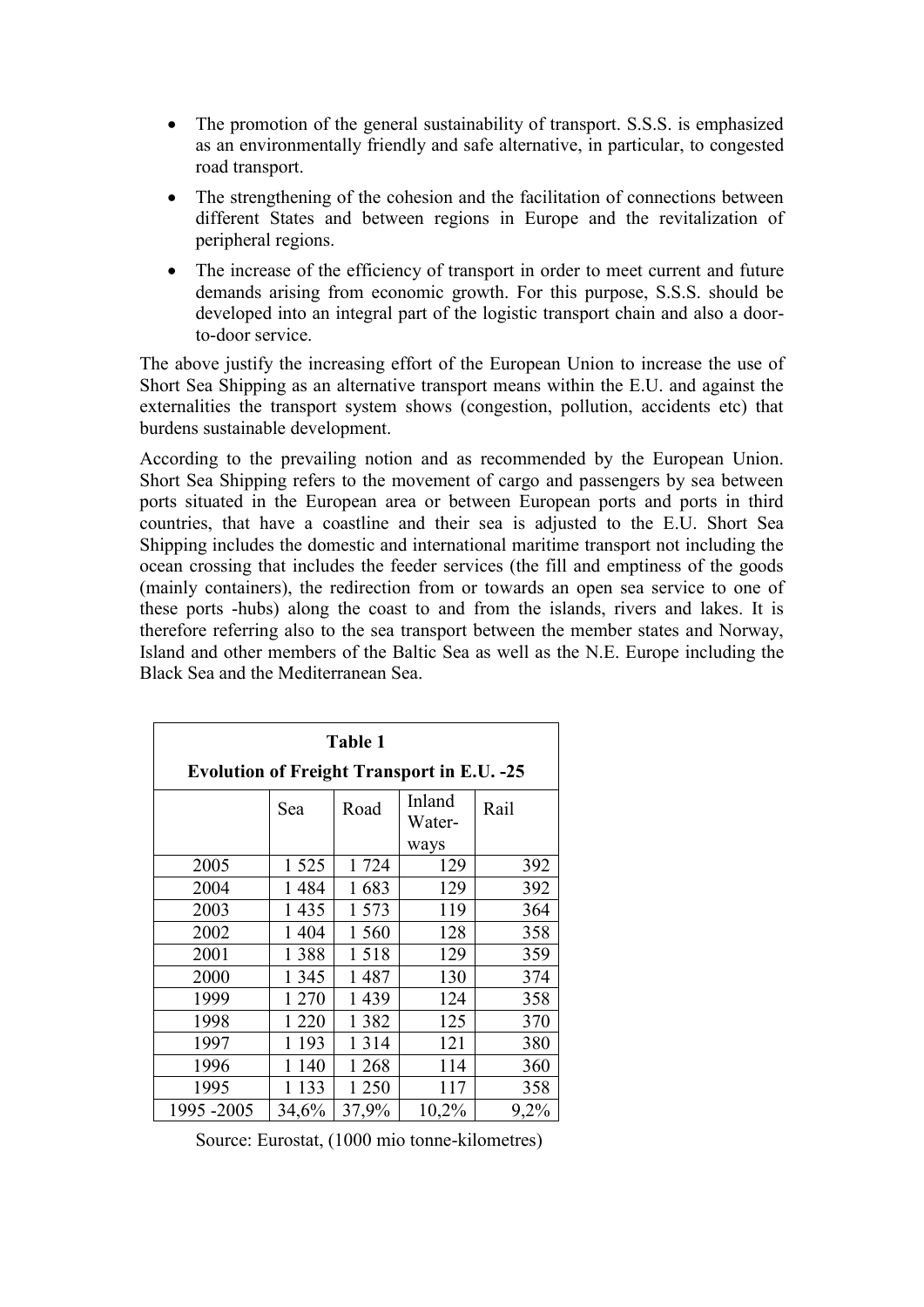According to the E.U. the European Short Sea Shipping fleet constitutes the 40% of the world fleet, while at the same time, the open sea fleet is 50% of the corresponding world fleet. Great Britain possesses the first place between the E.U. Countries that are reported in short sea shipping, since British interests fleet transported 347 millions tons in 2004, occupying 16% on the total of Short Sea Shipping activity. Then, Italy is in the second place with 311 millions tones and percentage 14,4% and afterwards Holland with 11,8%.

The evolution of E.U. Freight Transport is presented in the table 1, for domestic and international intra European sea transport, according to which Sea transport has increased for almost 35% during the last ten years. Also if we add in the Sea transport the activity of the Inland Waterways, then the percentage of these two modes is about 42,3% for year 2005. This number shows the important place that occupies the Short Sea Shipping in freight transport in European Union.

## **2. The adoption of the Sustainable Development**

The term "Sustainable Development", was adopted internationally in 1992, afterwards the International Conference of the United Nations for the Environment, in Rio de Janeiro of Brazil. The content of this term, as it was proposed by the World Committee for the Environment and the Growth of United Nations (WCED) is: "the growth that satisfies the needs of present, without it decreases the possibility of next generations of satisfying their own needs". This definition is the most popular, between above 100 other similar, that has been proposed since 1992.

In 1987, the International Committee for the Environment and the Growth of UN publishes her conclusions in the Report, titled "Our Common Future", impressing with the most explicit way, the between now and then diffuse environmental concerns and electing the inefficiency of the few and fragmentary approaches of confrontation of environmental problems. At the same time, this Report, known as Brundtland Report, imports the term "Sustainable Development" as meter of evaluation and objective of policy for the current societies, appears the consequences that will today have the production and consumption practices in the future planet residents.

The environment is elected now as an important condition for the survival of human societies, but also a crucial parameter for the growth, while in the meantime it was appeared the interdependence between environmental revalorization, social prosperity and economic efficiency.

The International Conference for the Environment in Rio is memorable, because it accomplished to offers in the humanity a new form of viable and qualitative growth. The European Union in the decade that followed, but also the World Summit meeting for the Environment of United Nations, in 2002 in Johannesburg, they imposed on one side the triple importance of sustainable development (Economy - Social - Environmental), and on the other hand, the necessary regard of rational management of natural resources as necessary for the achievement of the growth. The European Union already has been adapted in the new data with the provisions of Treaty of Maastricht and the 6th Action Plan, and participates in the mechanisms of application.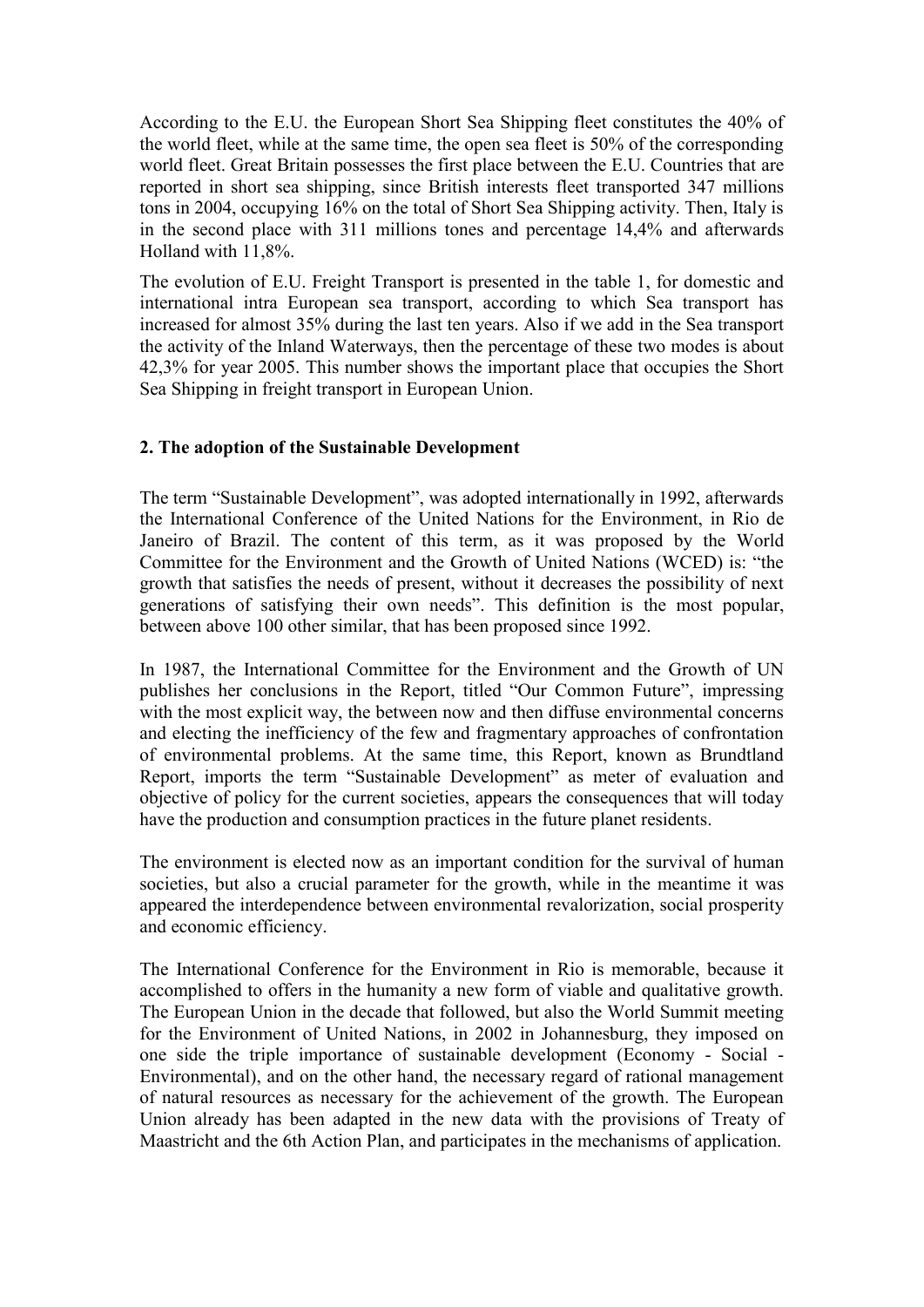## **3. Sustainable Transports, a new dimension in the Transport Sector**

It is known that the last fifty years has been observed important increase of mobility of persons and goods that is almost parallel with that of Gross Domestic Product. This growth, while it has contributed in the social and economic progress, now appears to contribute negatively more and more in certain from the advantages, which it has involved.

In the problem of the transport demand, from the one hand, and the achievement environmental, economic and social objectives, on the other, various International Organizations (Organization for the Economic Collaboration and Development (OCDE), the International Energy Association (IEA), the European Conference of Ministers of Transports (ECMT), the European Union and a number of other Organizations and States Governments, organized programs and strategies for the achievement of sustainable development in the transports sector.

These programs and the strategies, underlined that the technical solutions are not only enough for the reduction of the environmental problems that are created by the transports activities. For this reason, they decided that we need a wider and systematic examination of the different factors that composes the sustainable development in the transports.

The approach begins, in 1994 from the OECD, with the definition of the Environmental Sustainable Transports (EST) and the engagement that the achievement of the EST, must be a fundamental aim of the transport policy. Thus Environmental Sustainable Transports are "these transports that do not place at risk the public health or the ecosystems and satisfy the needs for access according to (a) the use of renewable natural resources under their of renewal rhythms and (b) the use of not renewable natural resources under the rhythms of growth of renewable substitutes".

More specifically, a Sustainable Transports System, is a system that considers during all his functional life that:

- it will generally satisfy, acceptable aims for the health and the environmental quality. For example, those that concern the air pollution as well as the noise and have been proposed by the World Health Organization (WHO)
- it will agree with the integrity of ecosystems,
- it will not have result the deterioration of negative world phenomena as the climatic change and the decrease of the ozone in the stratosphere.

In order to create the necessary criteria for the achievement of this international agreement, were agreed the common objectives and the models that will be followed. The OCDE determined six criteria, for the achievement of Environmental Sustainable Transports, that must be realized at the year 2030. These criteria are the follows:

- The emissions of oxides of nitrogen (NOx) that are connected with the transport activity, must be decrease, in the degree where are achieved the objectives for low levels of dioxide of nitrogen, levels of ozone and levels of deposition of nitrogen.
- The emissions of Volatile Organic Unions (VOCs) should be decreased in such point so that are avoided the excessively high levels of ozone and the emissions of carcinogenic VOCs that are produced from the mobility of all kind of vehicles.
- The climatic change should be blocked, achieving emissions of CO<sub>2</sub> from the use of mining fuels in the transports, according to the world objectives of protection for atmosphere.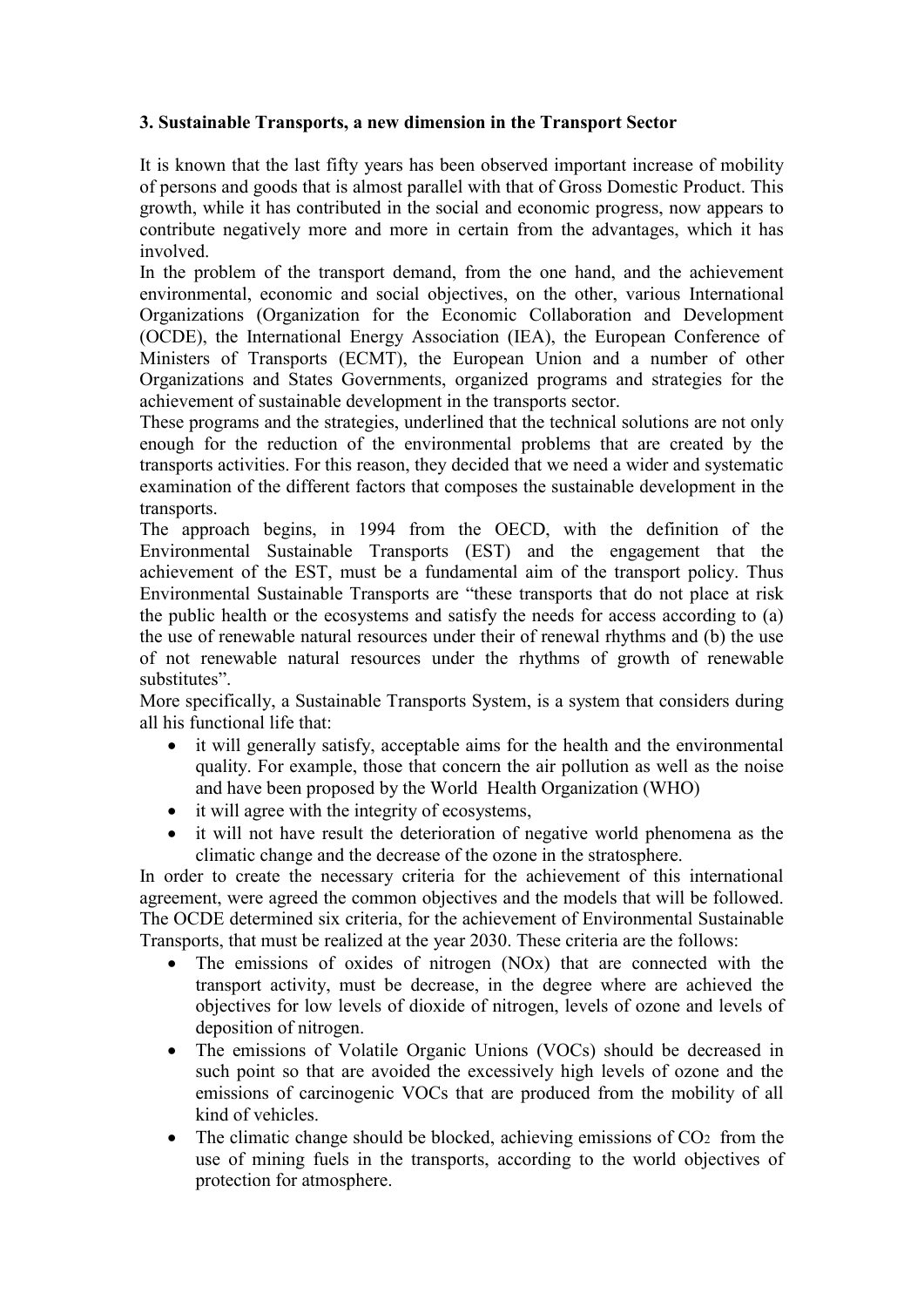- The emissions of hovering particles will be supposed to have decreased itself in such degree so that are avoided the high levels of pollution of environment of air.
- The territorial surface of urban regions are used for the movement, maintenance and storage of vehicles, included the vehicles for urban transport, in such a way that are answered the objectives for the environmental protection of ecosystems.
- The noise that is caused by the transports, will be supposed to exceed the permissible limits and to cause harmful effect or problems in health.

The OCDE planning for the Environmental Sustainable Transports (EST), is focused in that will be moved the countries in order to they acquire figurative systems, which will be environmentally viable. However, at the duration of third phase of the EST planning was given attention in the social and in the economic affair for the benefit of preliminary assessment of wider consequences of EST. The point of report of each case, was the script without and with application of EST on 2015 in combination the conditions 1990.

Thus, it was found that the external cost for 2015 without her application of EST are increased at 30%, while with her application they are decreased at 39%. From the other, with the application of EST, the life could become healthier, sure and friendlier to the aged and to the children.

In general, the consequences of EST will be positive. So the economies will remain robust, the social costs will be lower and will exist social advantages. One and

The technological progress cannot contribute more than 40% in the changes that are necessary in the transport sector, in order to turn them to the Environmental Sustainable Transports, OCDE published a list of directives that will be applied by the States - Members for the achievement of EST, according to their socio-economic needs. Theses directives propose the growth of desirable future of transports that will fill the specifications for viability of environment, health, economy and society, as well as the mapping out of policies that they will reduce in the viability of transports.

## **4. European Union and Environmental Transport Policy**

Therefore, as transport activity continuously is increased (particularly in the road transports) the authors of policies of EU try to organize rationally the transport activity and develop policies "sustainable mobility". Thus the European Committee published a strategy of viability in the sector of transports in the White Paper, concerning transports of 2001. This strategy is focused mainly on the balance of various transport means and on the harmonization of legislation between concrete sectors, but also on the improvement of transport safety.

As stressed the Commission, in November 2000, in the Green Paper, the energy consumption of transports was responsible in 1998 for the 28% of CO2 emissions, the gas that contributes mainly in the phenomenon of greenhouse. According to last estimates, if are not undertaken initiatives so that is inverted the augmentative tendency of circulation, the emissions CO2 due to transports they are expected to increase itself at 50% roughly between years 1990 and 2010 and reach them 1.139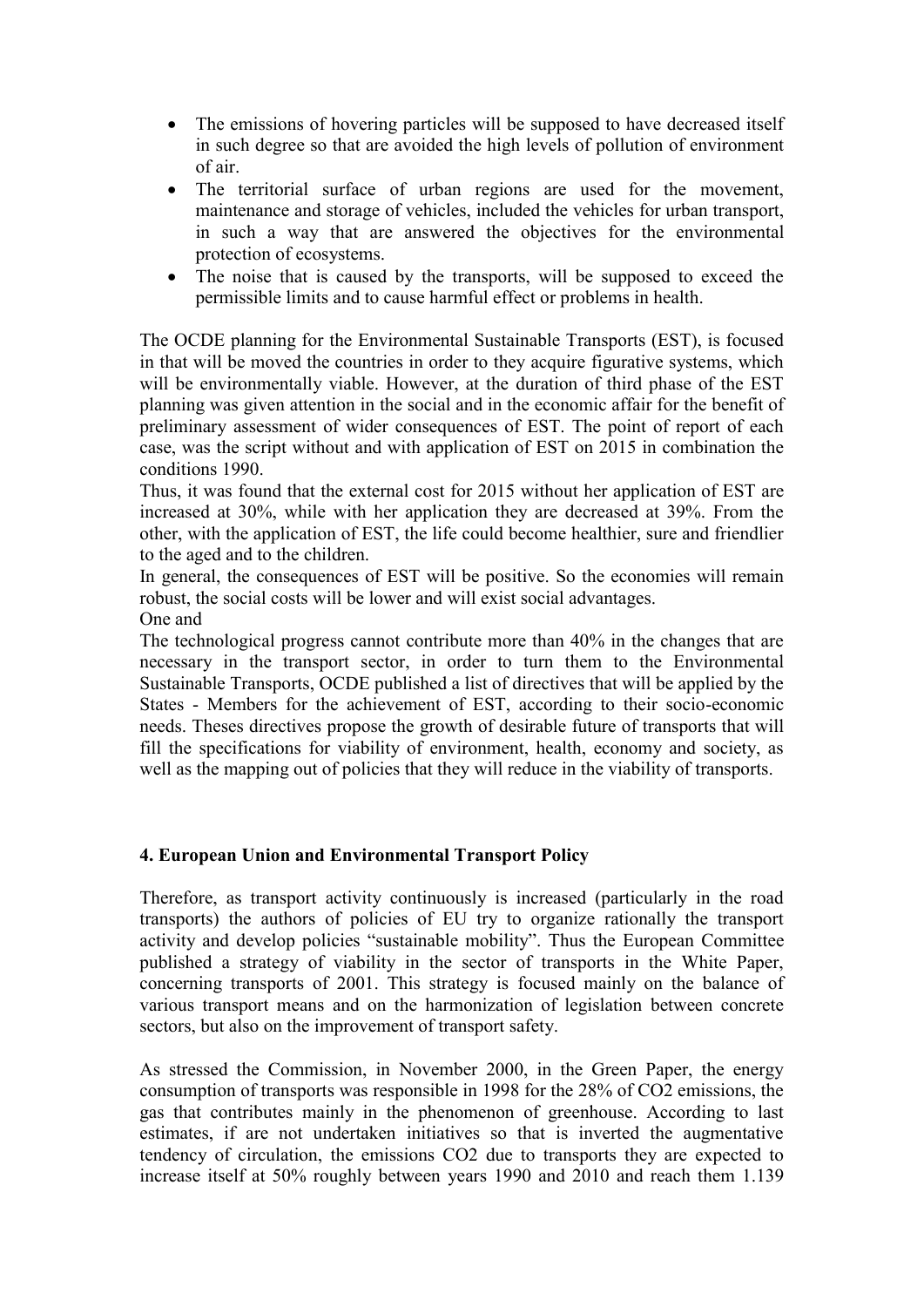billions tones, against 739 millions tones in 1990. Here also are incriminated mainly the road transports as they alone represent, the 84% of emissions CO2 that is attributed in the transports. Besides in the indirect damaging consequences for the health, the transport activity is responsable for the serious wounds and deaths from the road accidents. In the EU, roughly 42.000 persons are killed in the streets each year. The direct costs of road accidents are calculated roughly in the 45 billions of  $\epsilon$ annually. If they were taken into consideration and the indirect costs the figure would reach\ roughly 160 billions  $\epsilon$  (www.euractiv.com).

Similarly as the reduction of environmental devalorisation that is created mainly by the prevailing tendency increase of use road transport is concerned, the EU promotes alternative ways of transport. It has placed as time limit the year 2010 in order to it restores the balance between the road and other ways of transports in the level of the year 1998. For the achievement of these objectives, they have been proposed a series of assures. In the priorities are included the promotion of Shipping of Small Distances and the Combined Transports. Thus, it is expected to achieve better unification of ways of transport via technical harmonisation and interoperability between the systems, particular for the containers. The new Community program of support "Marco Polo", aims in innovative initiative, and mainly to the promotion of marine avenues. The marine avenues are designed to function as a substitute for the road axes, either for the reason to avoid congested road arteries, or for the reason to offer access to the countries that are separated with sea from remainder Europe. Moreover, a European system of management of marine movement is forecasted it is placed in application and are imported stricter rules on the marine safety. Finally with regard to the navigable transports, it is necessary to strength their place by the creation of river ramifications and by the installation of equipment transshipment so that to be possible the unhindered passage of boats during all the year. The objective to achieve a more completed harmonisation of technical specifications of boats, certificates of control and social terms for the payments will give also impulse in the particular sector.

## **5. SSS and The Eastern Mediterranean Region**

It is expected that the unified market and the removal of still existing obstacles in trade, will give impulse in the intra-community trade, where efficient transport connections will play an important role.

In the frame of free choice of transport means, the basic emphasis on promoting Short Sea Shipping (S.S.S.) is based on the provision of sustainable and safe alternative solutions for the goods and transport units that can be transported by different modes of transport. This is particularly important as S.S.S contributes to the alleviation of the pressure and congestion of the European transport network and especially the road network.

Maritime transport constitutes an important transport sector that connects countries and regions, thus strengthening cohesion. It contributes also in invigorating regional harbors. The fact that small size boats have a wider range of harbors to choose from, due to the infrastructure offered, creates new conditions of competition, not only between ports but also between the regions, which can today be select for the development of terminal and transshipment stations. This of course in a theoretical framework, which however can provide a basis for a reformation of harbor infrastructures aiming at attracting cargo loads through an improved operational system of Short Sea Shipping.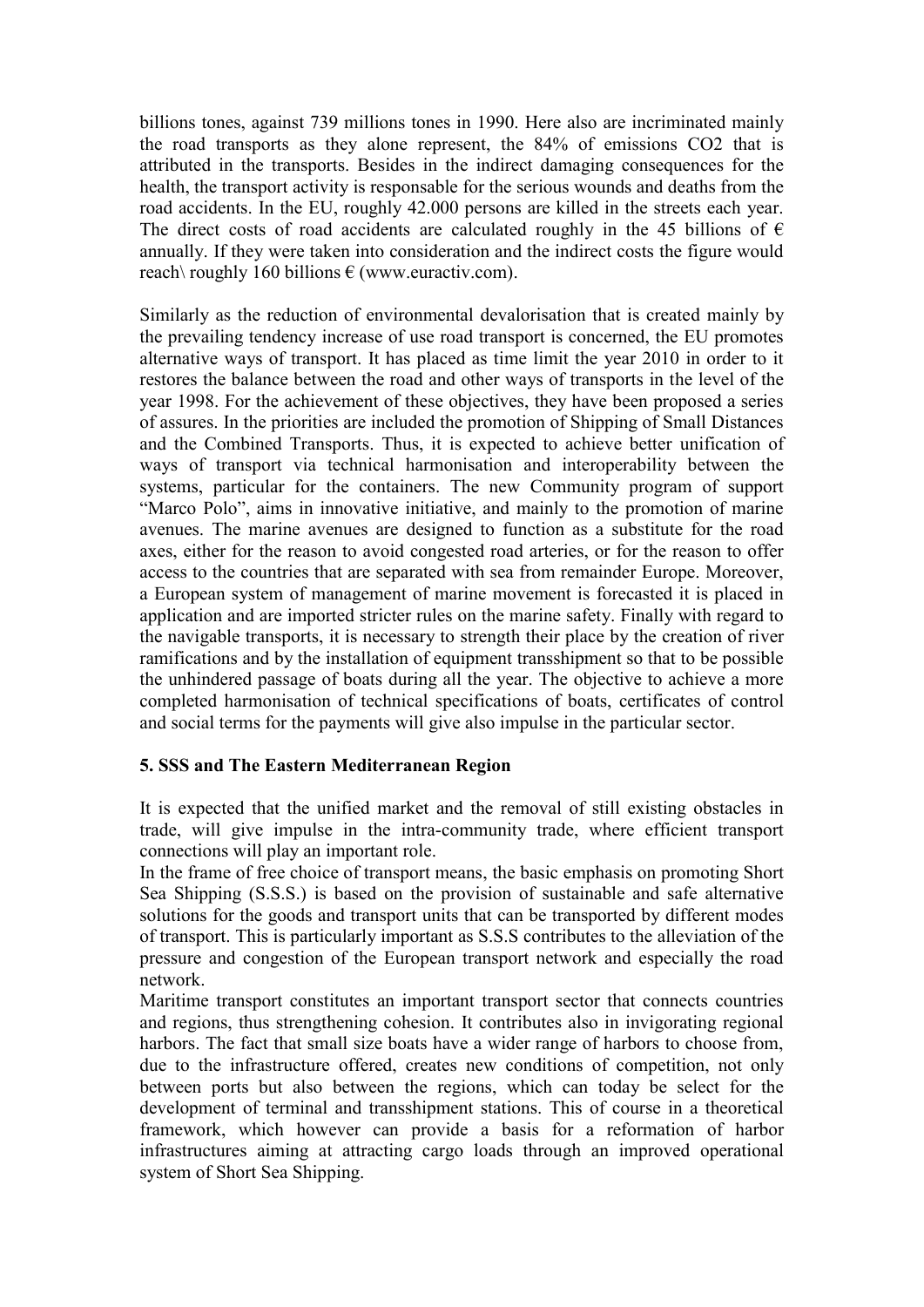Moreover, high quality services, the speed and efficiency in the transport of goods and merchandises, constitute important elements that increase the competitiveness of EU companies. This allows them to compete not only within Europe but also in a global level. Finally, the entry of Eastern European countries of Europe in the EU is expected to create new opportunities, which of course depend on the activities of reformation and economic growth of these countries.

As a matter of fact, the economy of South-eastern European countries could be said to lie in obvious distance from the corresponding economies of other European States. Despite the important improvements and the high rates of growth that appear during the last years, this distance will continue (even though decreased) to exist for many years to come. It is not irrelevant that, mainly because of low working cost, investors show preference in these countries thus providing them with an important advantage.

Similarly the development of land infrastructure appears to be lagging behind (despite any help from the EU) mainly because of limited capital for undertaking of such scale, but also for the time that is required for the completion. The result is that traditional cost effective means transport will receive an even more important place in the transport market. The existence of many sea as well as river ports encourages the growth of Short Sea Shipping as an alternative reasonable solution to the always increasing size of commodity flows.

This fact in turn leads us to the conclusion that these countries will (as far as external transport is concerned) show essential preference to more economic means of transport, with Short Sea Shipping playing a leading role.

For all theses reasons, it appears that the Short Sea Shipping might be developed more and more during the next years, especially in the Eastern Mediterranean region. The desirability of this solution is more evident as it would at the same time strengthen the cohesion of the Union and also the stability in the wider area, because it will facilitate trade between countries which up to now (due to distance and natural obstacles) had little contact (as is the case for the Mediterranean and the Black Sea states). It can also lead to invigoration and modernisation of harbours located in remote regions, while the improvement of services of S.S.S. (eg increase of speed of transport of commodities, reduction of cost etc.) increases the competitiveness of enterprises of the EU improving their place in the European and global markets.

With regard to the objectives of the E.U. for sustainable transport of goods and minimization of transport externalities, there should be a special focus on the S.S.S. in the Southeastern European edge. The existing congested road networks on one hand and the lack of efficient infrastructure in many countries on the other enhance the role of sea transport in this area. This is due to the fact that sea transport is the most economic means of transport with no added demand for infrastructure since it possesses natural navigable corridors. The incorporation of sea transport and more specifically S.S.S. in the intermodal transport chain is also a perspective seriously observed by the E.U.

Another aspect is the connection of sea transport with inland navigation in the Central and also Eastern Europe and through the Canal. Our region offers the possibility of creating a new navigable network connecting the Mediterranean Sea with Danube. The importance for the Balkan countries of such an undertaking can be appreciated through several arguments such as:

- 1. access to the navigable network of Europe
- 2. access to new, fast developed markets of the Central and East Europe